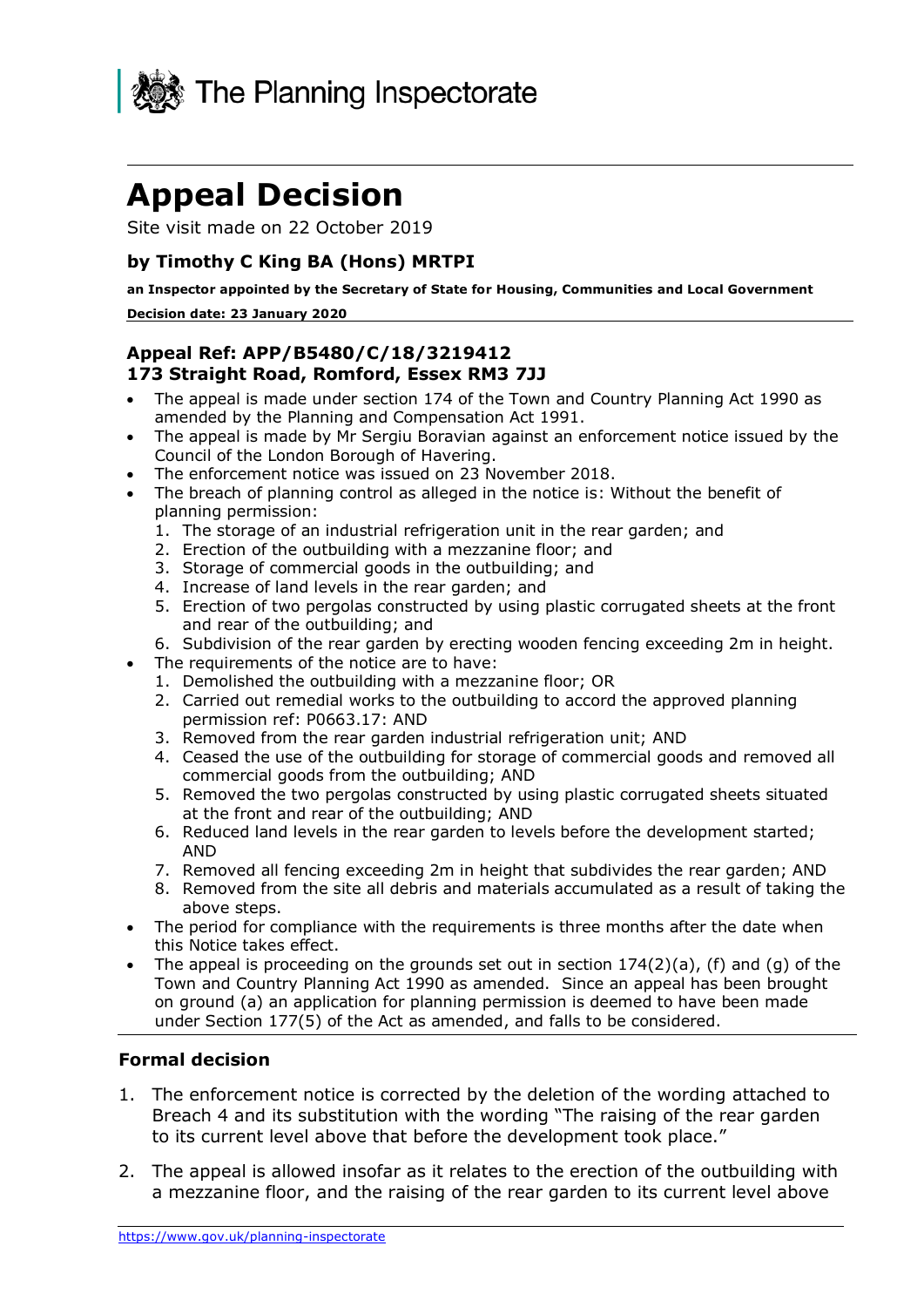that before the development took place, and planning permission is granted on the application deemed to have been made under section 177(5) of the 1990 Act as amended, for the erection of the outbuilding with a mezzanine floor and the raising of the rear garden to its current level above that before the development took place.

 3. The appeal is dismissed and the enforcement notice is upheld, and planning in the rear garden, the storage of commercial goods in the outbuilding, the erection of two pergolas constructed by using plastic corrugated sheets at the front and rear of the outbuilding, and the subdivision of the rear garden by erecting wooden fencing exceeding 2m in height, on the application deemed to have been made under section 177(5) of the 1990 Act as amended. permission is refused in respect of the storage of an industrial refrigeration unit

# **Background**

- 4. In June 2017 planning permission (ref P0663.17) was granted for a proposed rear garage/games room and store with hardstanding to the rear. The permission was subject to a series of conditions which, amongst other things, restricted its use to purposes ancillary to the main dwelling, and which prohibited its use for living accommodation, and any trade or business.
- 5. The outbuilding was not implemented in accordance with the approved plans, accessway, via a concrete apron, to allow for the owner to park his van within the garage section, whilst a mezzanine floor has been installed above, and a particularly in that the ground level drops down significantly from the rear partial basement area created below.
- 6. The Council determined it expedient to issue an enforcement notice in its consideration that the developments had a harmful effect on the character and amenity of the neighbouring rear garden environments, and also the outbuilding's bulk and massing.

# **Procedural Matter**

 7. At my site visit I noted that the refrigeration unit and the plastic sheeting pergolas, mentioned in the enforcement notice, had been removed from the land. However, as no appeal has been brought on ground (b), as to any claim that the breach of control alleged had not occurred as a matter of fact, my decision must be based on the situation at the time the enforcement notice was issued. The deemed planning application, therefore, also covers these identified elements.

# **The Appeal on Ground (a) and the Deemed Planning Application**

Main Issue

 8. The main issue is the development's effect on the character and appearance of the area.

# Reasons

 9. The appellant says that during the course of the outbuilding's construction he made some alterations and deviated from the approved plans in an attempt to make better use of the building and the available space.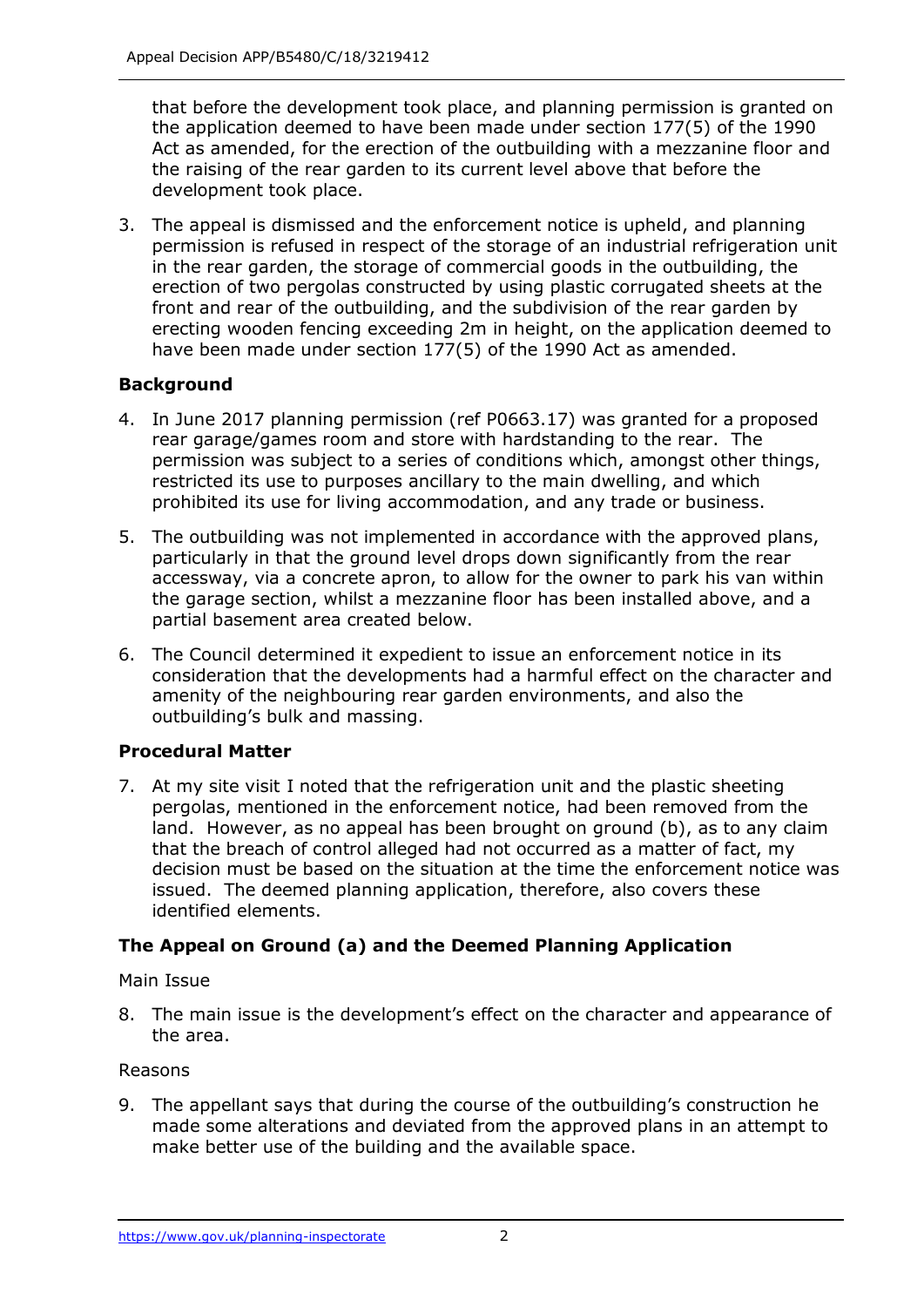- 10. The Council's Supplementary Planning Document 4 'Residential Extensions & Alterations' (SPD) advises that outbuildings should be subordinate in scale to the existing dwelling and plot. I consider this to be the case here as, save for the lowered floor, mezzanine and basement areas, which are not visible largely consistent with the that which was granted planning permission. In the context of the dwelling and its lengthy rear garden I consider the outbuilding, externally to the rear, the building in terms of its main dimensions appears as erected, shows adequate subordination.
- 11. Also, there are a large number of rear garages and outbuildings in the vicinity which back on to the rear accessway and, in this setting, I am not convinced with the Council's argument that the building's bulk and massing, near to the site's side boundaries represents a harmful development. The garden level has been raised slightly but, given the physical context and neighbouring structures, the outbuilding does not appear as an isolated and unacceptable form of development.
- form of development. 12. The fact that the building has been designed with a mezzanine, with steps leading up to room with a sink, worktops and a separate WC, is not inconsistent with the main property's residential use. Also, although the outbuilding's lowered floor has allowed for the appellant to park his van within, this is not necessarily a problem in itself. Instead, the Council has correctly identified a breach of planning control in terms of the storage of commercial goods in the outbuilding. I witnessed this at my site visit and I also note the appellant's representations which indicates his intention to store tools and equipment associated with his business. It is not unusual for persons to park their work vans securely at a place of residence, but the storage of commercially related tools and equipment can be seen as changing the character of the property, especially given the intensity of the internal storage use which I witnessed.
- 13. The placing and storage of a refrigeration unit within a residential rear garden, the erection of the plastic sheeting pergolas, and the partitioning of the garden with fencing and panels over and above what could be lawfully erected under a be seen as compatible with a settled residential environment. Moreover, such developments cannot reasonably be seen as incidental to the enjoyment of the main dwellinghouse. Accordingly, I find these elements to be out of character with the residential use. householder's permitted development entitlement goes beyond that which can
- 14. Given that the enforcement notice requires for the cessation of the outbuilding's use for the storage of commercial goods I see no need to impose a condition requiring for the same. The 2017 planning permission, given that it was not properly implemented, is now superseded by the planning permission hereby granted in this respect, and it would remain open for the Council to use its powers, as considered necessary, should any identified material change of use of the outbuilding occur at some future time.
- 15. I conclude that the outbuilding as a structure does not, in its context, cause harm to the character and appearance of the area, and does not materially conflict with the design objectives of policy 61 of the Council's Core Strategy and Development Control Policies Development Plan Document, policies 7.4 and 7.6 of the London Plan, advice from either of the Council's SPDs cited, nor relevant advice on character and design matters within the National Planning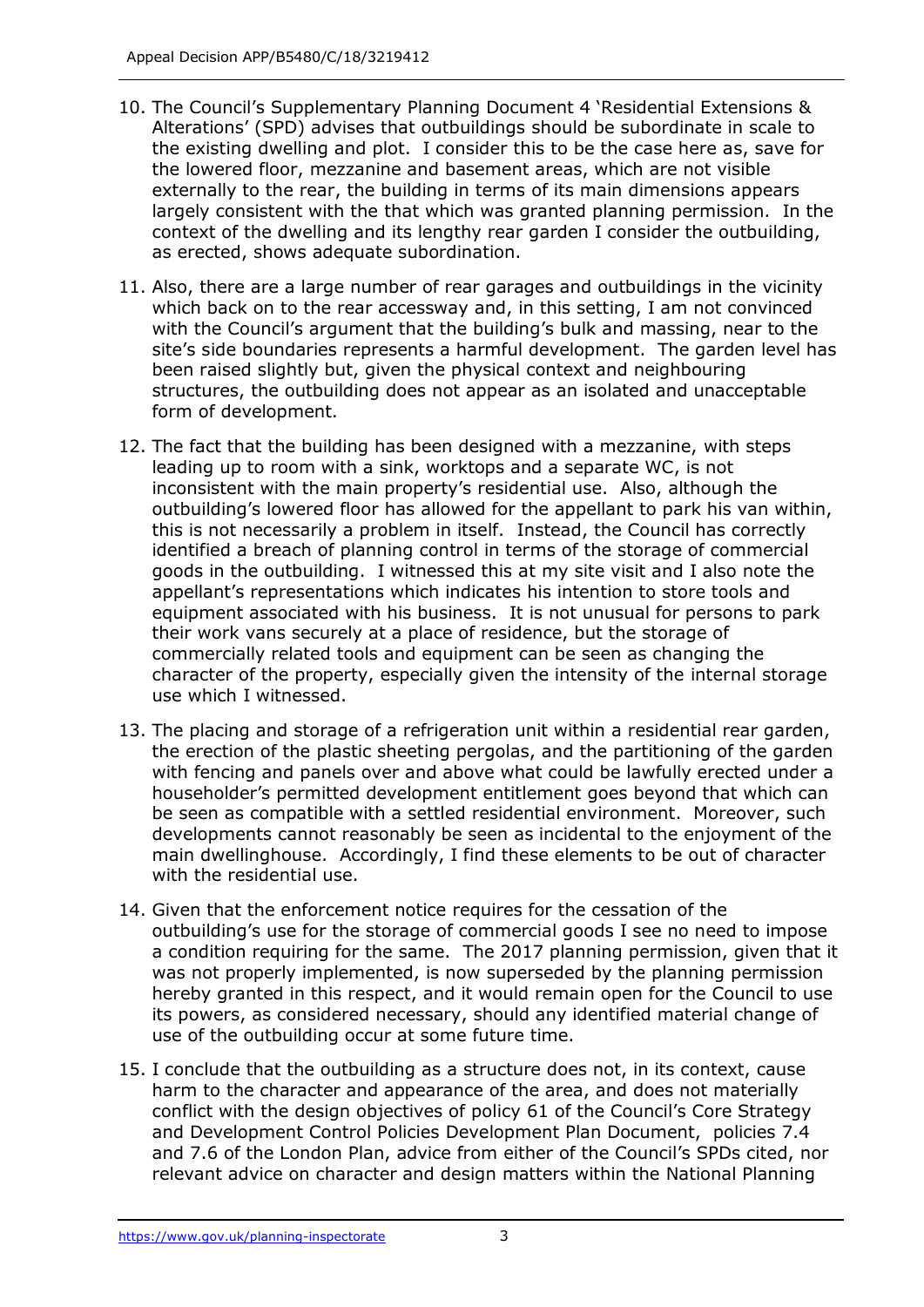Policy Framework. Also, in this particular instance, the raising of the rear garden level has not had any significant adverse effect and, similarly, does not conflict with the relevant policy objectives and guidance. However, the other identified breaches are harmful to the character and appearance of the area, being inconsistent, both in character and visually, with the residential use and its associated environment, and are at odds with the said policies' aims and requirements.

 16. For the reasons given above, and having regard to all matters raised, I conclude that the appeal should be allowed, albeit in part, as is set out in the Formal decision.

# **The Appeal on Ground (f)**

- 17. The appeal on ground (f) is that the requirements of the notice exceed what is necessary. When an appeal is made on ground (f), it is essential to understand the purpose of the notice. S173(4) provides that the purpose shall be either to remedy the breach of planning control or to remedy any injury to amenity. In this case it would appear from the requirements of the notice that its primary purpose is to remedy the breach by restoring the property to its condition prior to the current breach.
- 18. Under ground (a) I have found that planning permission should not be granted for the majority of the various identified unauthorised development carried out and, apart from what was in situ at the time of my site visit, there is no articulated alternative scheme before me which might potentially remedy the breach.
- breach.<br>19. Given the circumstances, I find that it is not excessive to require the cessation of the storage use and the removal of the unauthorised operational development which constitute the breaches of planning control.
- 20. Accordingly, the appeal on ground (f) fails.

# **The Appeal on Ground (g)**

- 21. The appeal on ground (g) is that the stated time period for compliance falls short of what is reasonable in the circumstances. The appellant states that the period of three months for compliance should be extended to at least four months, to allow for what the appellant considers would be a more realistic period within which to plan and undertake the necessary work.
- 22. However, given that the required steps for compliance have been significantly lessened I am satisfied that a period of three months would be adequate to make the necessary arrangements and achieve compliance.
- 23. On this basis the appeal on ground (g) fails.

# **Overall Conclusion**

- 24. S180 of the 1990 Act says that where, after the service of an enforcement notice, planning permission is granted for any development carried out before the grant of that permission, the notice shall cease to have effect so far as is inconsistent with that permission.
- 25. In this instance the enforcement notice is corrected as set out in the formal decision. Subject to that correction, the appeal on ground (a) is allowed